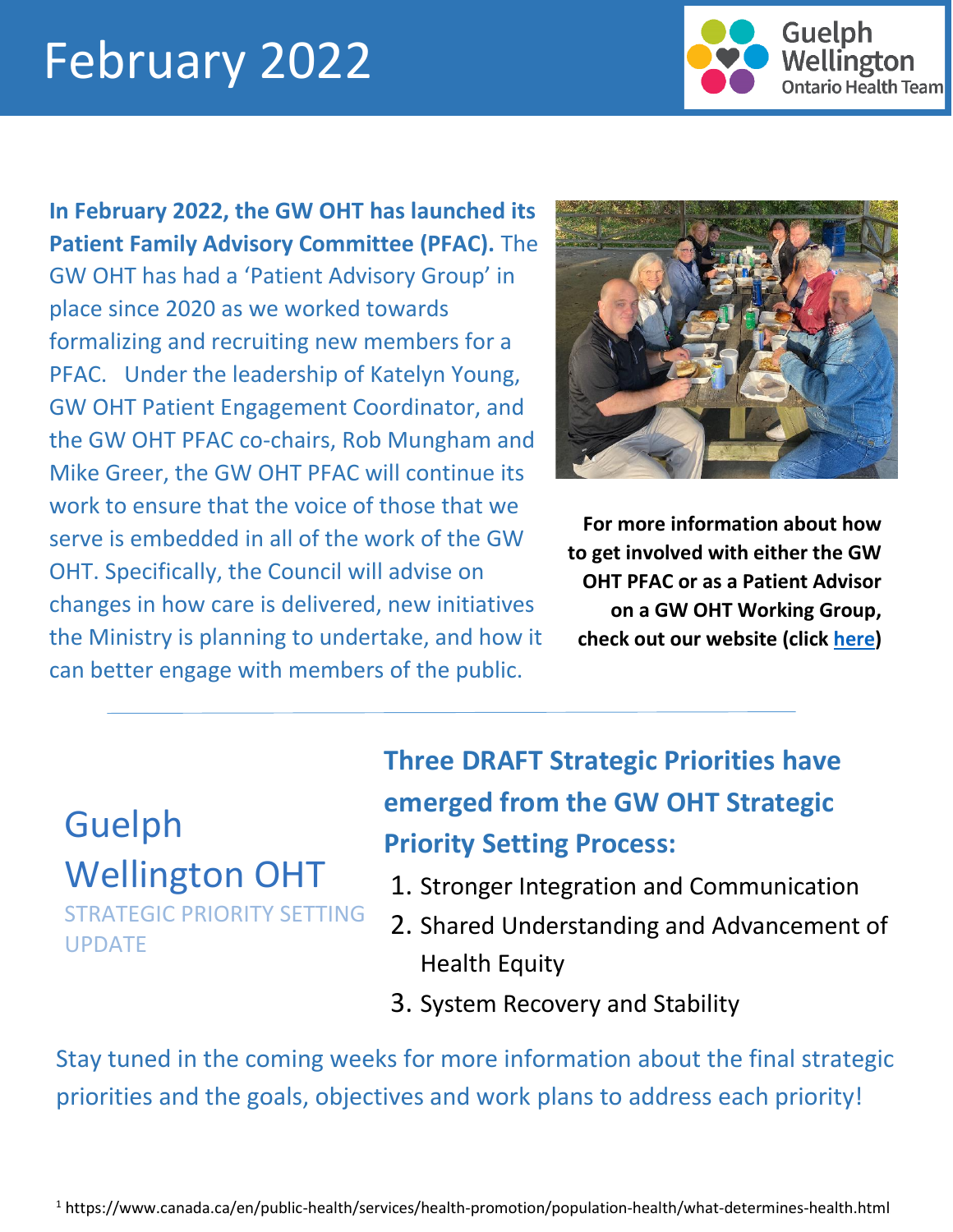

This **Black History Month**, the GW OHT celebrates the contributions and accomplishments of Canadians of Black origin, heritage and ancestry.

**February and Forever** - We also invite continued recognition of the history and contributions of Black Canadians - to normalize, recognize, celebrate and promote Black accomplishments and initiatives daily.



**Race/racism is a social [determinant of health](https://www.canada.ca/en/public-health/services/health-promotion/population-health/what-determines-health.html) and health inequality. The leaders of the GW OHT are committed to understanding and challenging oppressive systems and behaviours, so that all residents, patients and employees of the GW OHT will experience inclusive, accessible and welcoming health care spaces and services that are free from systemic barriers.**

**The GW OHT Steering committee is working w Prof. Sasso from the University of Guelph to learn more about the Global Diversity Equity Inclusion (GDEI) Benchmarks as one way partners will advance Black Health in GW OHT.**

*Please share this newsletter and engagement opportunities broadly. Any questions or comments, please contact Emmi Perkins, GW OHT Director, Transformation* [askus@guelphwellingtonoht.com](mailto:askus@guelphwellingtonoht.com)